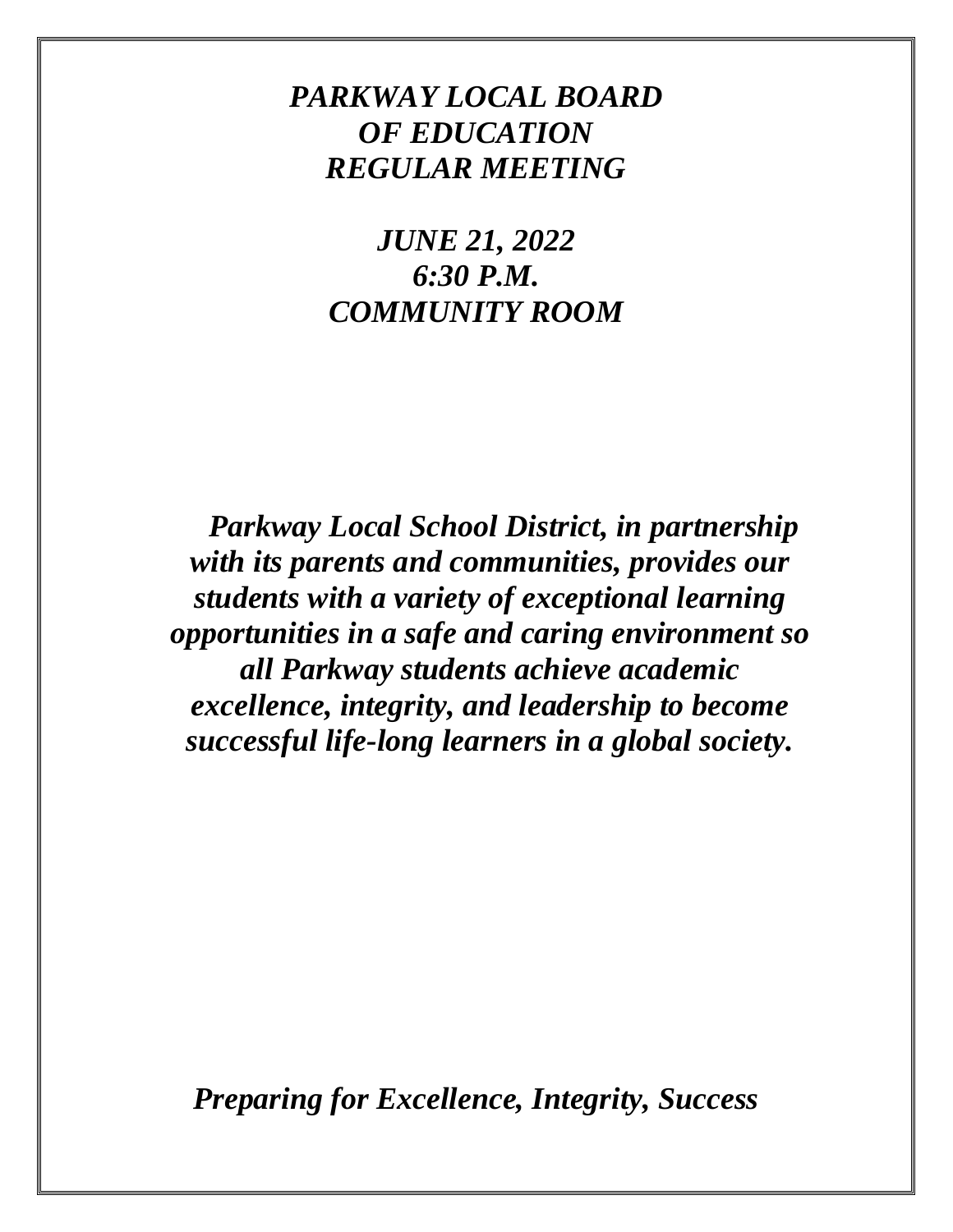**OPENING** 

A. CALL TO ORDER

B. ROLL CALL

Roll Call: \_\_\_\_\_\_ Mr. Bates \_\_\_\_\_ Mr. Nichols \_\_\_\_\_ Mrs. Call \_\_\_\_\_ Mrs. Patterson \_\_\_\_\_ Mr. Kimmel

C. PLEDGE OF ALLEGIANCE

THIS MEETING IS A MEETING OF THE BOARD OF EDUCATION IN PUBLIC FOR THE PURPOSE OF CONDUCTING THE SCHOOL DISTRICT'S BUSINESS AND IS NOT TO BE CONSIDERED A PUBLIC COMMUNITY MEETING. THERE IS A TIME FOR PUBLIC PARTICIPATION DURING THE MEETING AS INDICATED ON THE AGENDA.

THE PARKWAY LOCAL BOARD OF EDUCATION IS BEING ASKED TO CONSIDER A NUMBER OF ITEMS TOGETHER IN ONE MOTION (FOLLOWING A CONSENT AGENDA FORMAT). THESE ITEMS ARE PRESENTED UNDER THE "TREASURER'S REPORT" AND UNDER THE "SUPERINTENDENT'S REPORT" SECTIONS OF THIS AGENDA. BOARD MEMBERS SHOULD REVIEW THESE ITEMS AND REQUEST ANY ITEM(S) HE OR SHE WOULD LIKE TO HAVE CONSIDERED SEPARATELY REMOVED FROM THE CONSENT RECOMMENDATION AND INCLUDED FOR A SEPARATE BOARD DECISION.

D. Moved by \_\_\_\_\_\_, Seconded by \_\_\_\_\_\_\_ the agenda be approved as presented.

Roll Call: \_\_\_\_\_\_ Mr. Bates \_\_\_\_\_\_ Mr. Nichols \_\_\_\_\_ Mr. Kimmel

\_\_\_\_\_ Mrs. Call \_\_\_\_\_ Mrs. Patterson

### E. TREASURER'S REPORT

### **Treasurer's Consent Items**

• Approve following meeting minutes:

May 11, 2022 Regular Meeting

- Approve the Treasurer's Report and Payment of Bills as presented.
- Approve the contract for fleet, liability and property insurance with Ohio School Plan for the 2022-23 fiscal year.
- Approve the Five-Year Forecast as presented.
- Approve adjustments to FY22 Appropriations as presented.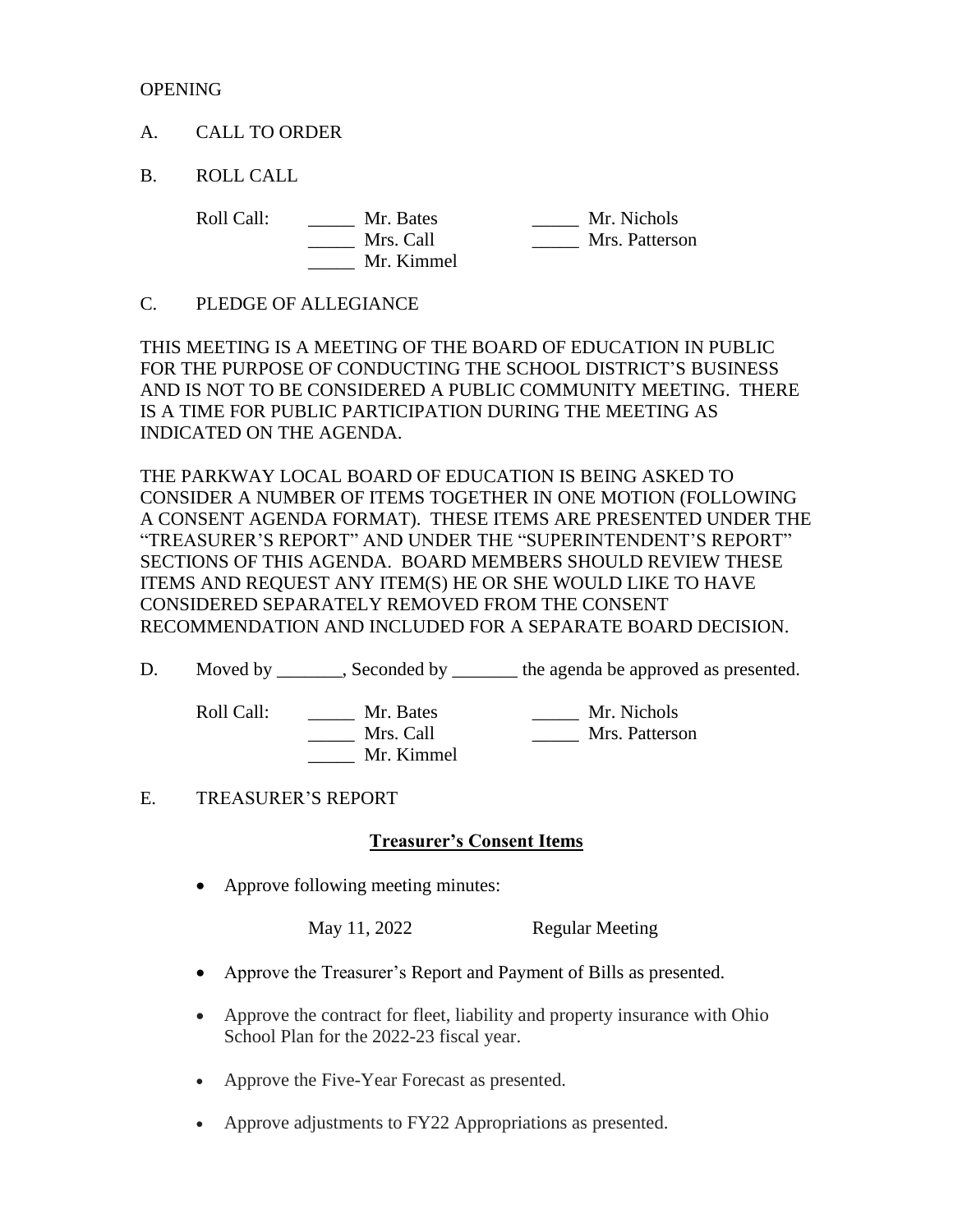- Approve Temporary Appropriations for FY23 be set at 100% of current year appropriations.
- Approve transfer of:

\$550,000 from the General Fund 001 to Fund 070 SCC 9001 for the acquisition, construction, or improvement of an athletic building;

\$150,000 from the General Fund 001 to Fund 070 SCC 9002 for the resurfacing of the track; and

\$300,000 from the General Fund 001 to Fund 070 SCC 9003 for recrowning of the football field.

- Approve payment of a \$1,900 stipend to Classified and Administrative staff members who work four or more hours per day; and a \$950 stipend to those who work less than four hours per day, effective for the 2022-23 school year, and the 2003-24 school year. Classified staff members who are also on a certified contract are not part of this group.
- Approve the 2022-23 Classified Salary Schedules as presented.

## **End of Treasurer's Consent Items**

Moved by \_\_\_\_\_\_, Seconded by \_\_\_\_\_\_

Roll Call:  $\begin{array}{c|c}\n\hline\n\text{Mr. Bates} \\
\hline\n\text{Mrs. Call} \\
\hline\n\text{Mrs. Patters} \\
\hline\n\end{array}$ \_\_\_\_\_ Mrs. Call \_\_\_\_\_ Mrs. Patterson \_\_\_\_\_ Mr. Kimmel

### F. ADMINISTRATIVE REPORTS

- 1. Mr. Fortkamp
- 2. Mr. Woods
- 3. Mrs. Trogdlon
- 4. Mr. Triplett

### G. SUPERINTENDENT'S REPORT

1. Mileage Rate Update – 62.5 cents - IRS Standard Mileage Rate – Effective July 1, 2022

### **Superintendent's Consent Items**

• Approve the attached list of open enrollment students for the 2022-23 school year and any future open enrollment student(s) who meet current open enrollment guidelines.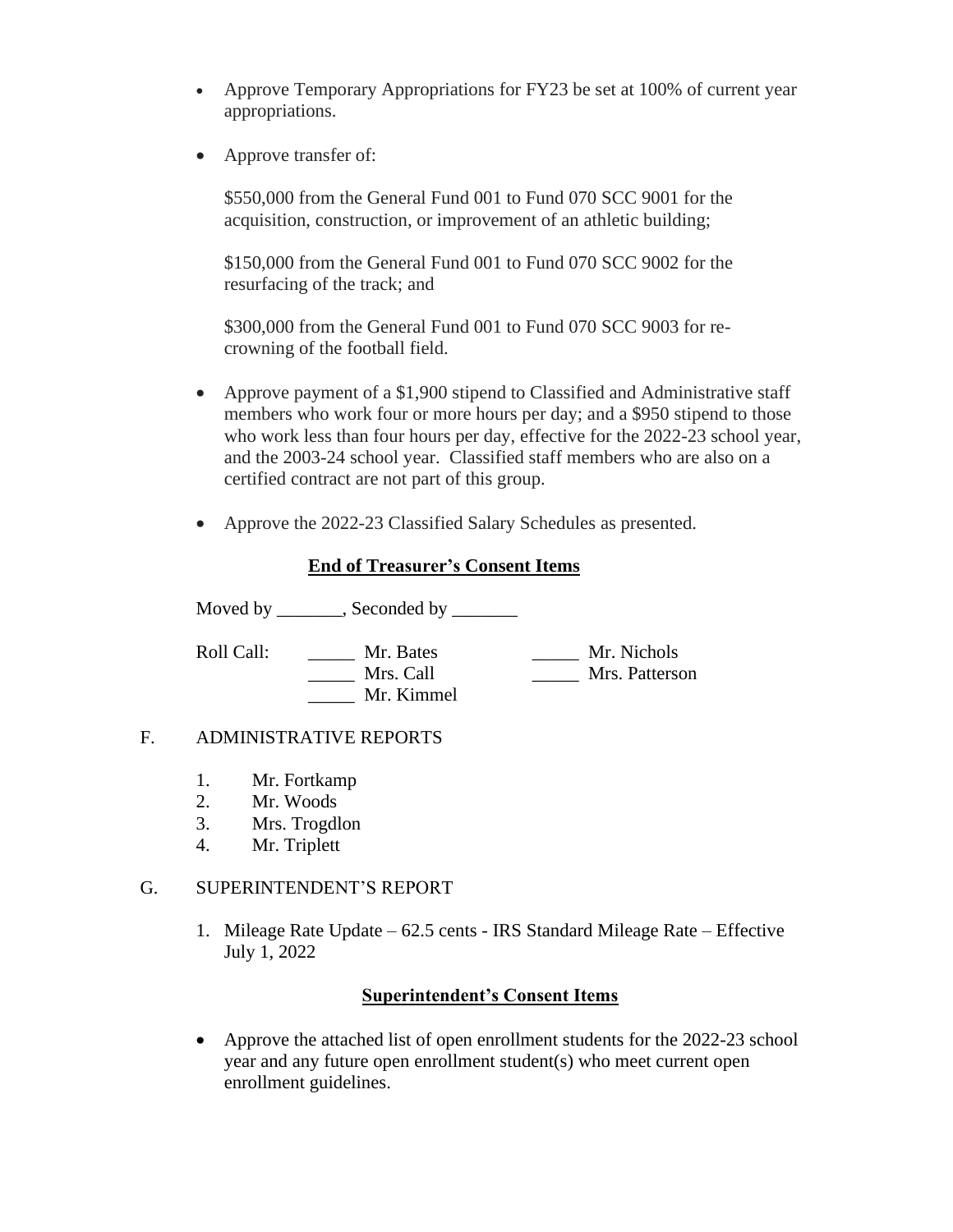- Approve issuing a one-year limited teaching contract to Taylor Thien effective the 2022-23 school year. Miss Thien will be placed at the Bachelor's level with zero years' experience on the salary schedule.
- Approve issuing a one-year contract to Kylee Welker as a teacher's aide effective the 2022-23 school year. Mrs. Welker will be at 1 years' experience with a bachelor's degree on the salary schedule.
- Approve the waiver request to the Ohio Department of Education stating the intention of the district to not provide career-technical education to students enrolled in grades 7-8 for the 2022-23 school year.
- Approve the New, Revised and/or Replacement Policies as provided by NEOLA:

| 1439 | Holidays                            |
|------|-------------------------------------|
| 1520 | <b>Employment of Administrators</b> |
| 4439 | Holidays                            |

- Approve Rick Roehm as Transportation Coordinator for the 2022-23 school year.
- Approve a \$2500 stipend to Nicholas Steinke as Bus Supervisor for the 2022- 23 school year.
- Approve a \$1500 stipend to Sally Cox as Special Education Secretary for the 2022-23 school.
- Approve a \$1000 stipend to Sally Cox as Transportation Scheduler for the 2022-23 school year.
- Approve a \$500 stipend to Sally Cox as Athletic Secretary for the 2022-23 school year.
- Approve Parkway/MAC ticket prices for the 2022-23 school year as per attached.
- Approve the overnight fieldtrip request of Mr. Alan Post June 27-July 1, 2022 to Carrolton, Ohio for FFA Camp. The trip will include approximately 5 students.
- Accept the resignation of Mr. Ryan Twigg as a teacher effective the end of the current contract year.
- Approve the following resolution to participate in the school bus purchase program through the EPC for FY23.

Whereas the Parkway Local School Board of Education wishes to advertise and receive bids for the purchase of 1 school bus.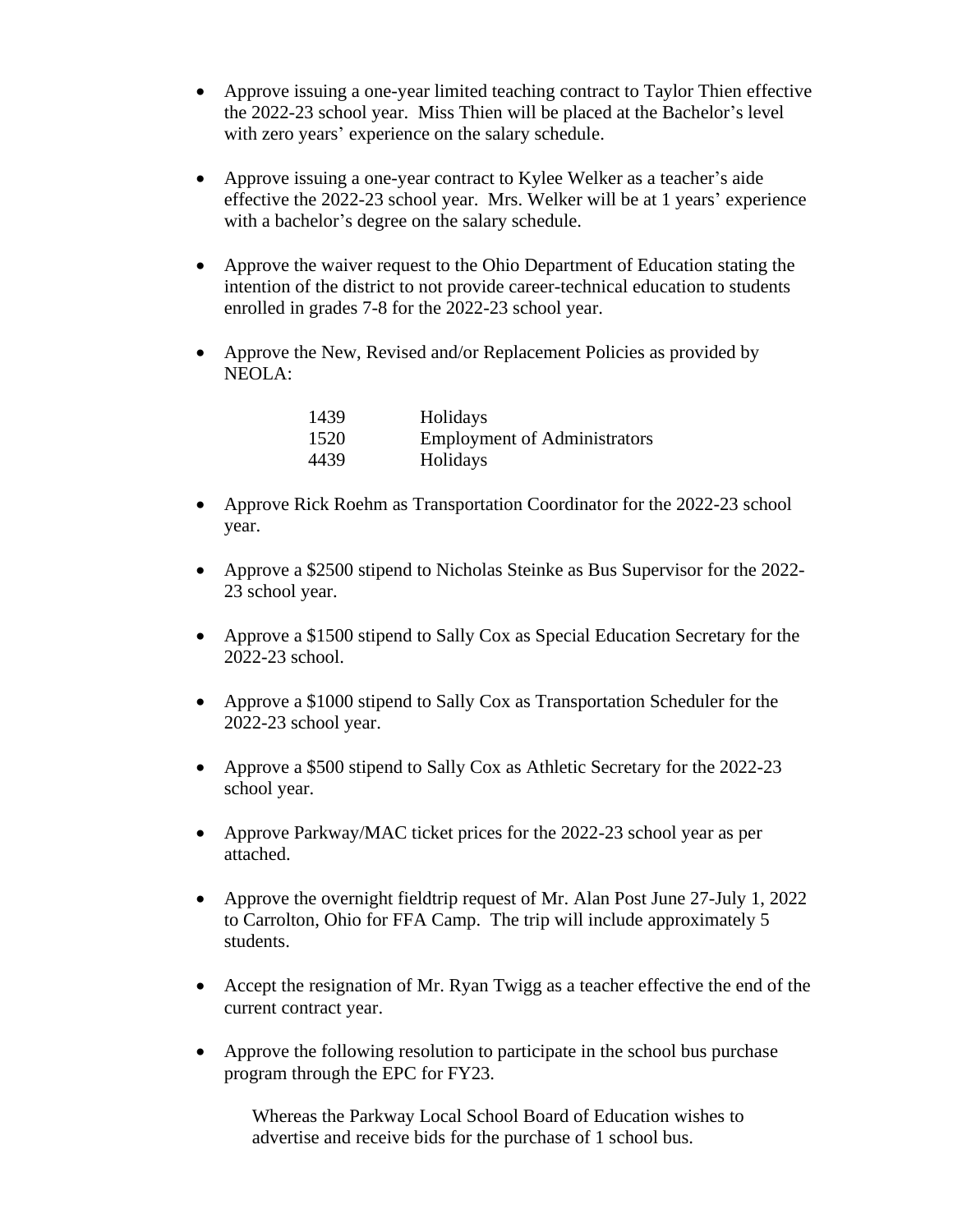Therefore, be it resolved the Parkway Local Board of Education wishes to participate and authorize the Southwestern Ohio Educational Purchasing Council to advertise and receive bids on said Boards' behalf as per the specifications submitted for the cooperative purchase of 1 school bus.

• Approve the list of substitute teachers provided by the Mercer County Educational Service Center.

ALL SUPPLEMENTAL CONTRACTS ARE ISSUED WITH THE NOTATION THAT THEY ARE PER THE ADOPTED SALARY SCHEDULE AND ARE AUTOMATICALLY NON-RENEWED AT THE END OF THE RESPECTIVE SCHOOL YEAR. INITIAL EMPLOYMENT IS CONTINGENT UPON A SATISFACTORY BCI&I & FBI REPORT, POSSESSING OR OBTAINING, IN A TIMELY MANNER, ANY NECESSARY CERTIFICATION REQUIRED BY THE POSITION AND AN ADEQUATE NUMBER OF PARTICIPANTS. PAY WILL BE PRORATED ACCORDINGLY FOR SHORTENED EXTRA-CURRICULAR ACTIVITIES/SEASONS.

The below positions are for the 2022-23 school year.

- Approve Lisa Miller as High School Pep Club Advisor.
- Approve Lisa Miller as Assistant Yearbook Advisor. (60% of position)
- Approve Michelle Tribolet as Assistant Yearbook Advisor. (40% of position)
- Approve Nicholas Albers as Future Business Leaders of America Advisor.
- Approve Lynette Hughes as Athletic Event Coordinator. (1 position)
- Approve Debra Kirby as Athletic Event Coordinator. (2 positions)
- Approve Lisa Miller as Athletic Event Coordinator. (1 position)
- Approve Lucus Minnich as Athletic Event Coordinator. (1 position)
- Approve Debra Kirby as Varsity Girls Basketball Assistant Coach.
- Approve Gina Jacobs as Varsity Girls Basketball Assistant Coach.
- Approve Lucas Luginbill as Junior High Girls Basketball Coach.
- Approve Betsy Schoenleben as Junior High Girls Basketball Volunteer Coach.
- Approve Thomas Arnott as Varsity Wrestling Assistant Coach.
- Approve Kaine Younker as Varsity Wrestling Assistant Coach.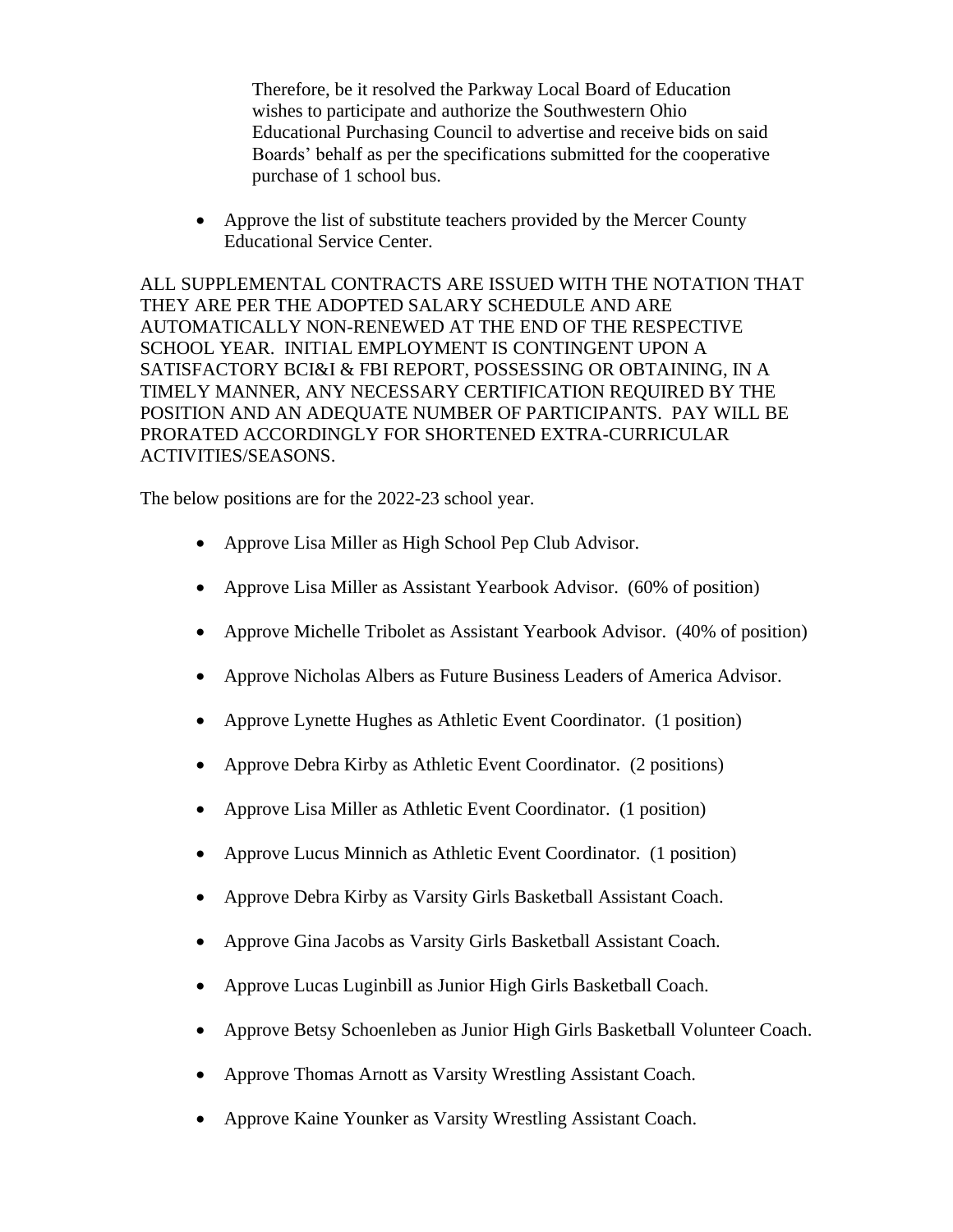- Approve Jacob Whitaker as Junior High Wrestling Coach.
- Approve Preston Browning as Junior High Wrestling Coach.
- Approve Cortney Smith as Varsity Boys Basketball Assistant Coach.
- Approve Drew Luginbill as Varsity Boys Basketball Assistant Volunteer Coach.
- Approve Bradyn McKee as Varsity Boys Basketball Assistant Volunteer Coach.
- Approve Ryan Berry as Junior High Boys Basketball Coach.
- Approve Don Miller as Junior High Boys Basketball Coach.
- Approve Mike Langenkamp as Varsity Football Assistant Coach.
- Approve Andrew Peel as Varsity Football Assistant Coach.
- Approve Chad Bruns as Varsity Football Assistant Volunteer Coach.
- Approve Ron Searight as Varsity Football Assistant Volunteer Coach.
- Approve Troy Temple as Varsity Football Assistant Volunteer Coach.

### **End of Superintendent's Consent Items**

Moved by \_\_\_\_\_\_, Seconded by \_\_\_\_\_\_

Roll Call: \_\_\_\_\_\_\_\_\_\_ Mr. Bates \_\_\_\_\_\_\_ Mr. Nichols<br>Mrs. Call \_\_\_\_\_\_\_ Mrs. Call Mrs. Patterso \_\_\_\_\_ Mrs. Call \_\_\_\_\_ Mrs. Patterson \_\_\_\_\_ Mr. Kimmel

H. Moved by \_\_\_\_\_\_, Seconded by \_\_\_\_\_\_\_ the Board approve Zachary Bates as Varsity Boys Basketball Assistant Coach.

Roll Call: \_\_\_\_\_\_\_ Mr. Bates \_\_\_\_\_\_ Mr. Nichols \_\_\_\_\_ Mrs. Call \_\_\_\_\_ Mrs. Patterson \_\_\_\_\_ Mr. Kimmel

I. Moved by Seconded by the Board approve Trever Bransteter as Varsity Football Assistant Coach.

Roll Call: \_\_\_\_\_\_ Mr. Bates \_\_\_\_\_ Mr. Nichols \_\_\_\_\_ Mrs. Call \_\_\_\_\_ Mrs. Patterson \_\_\_\_\_ Mr. Kimmel